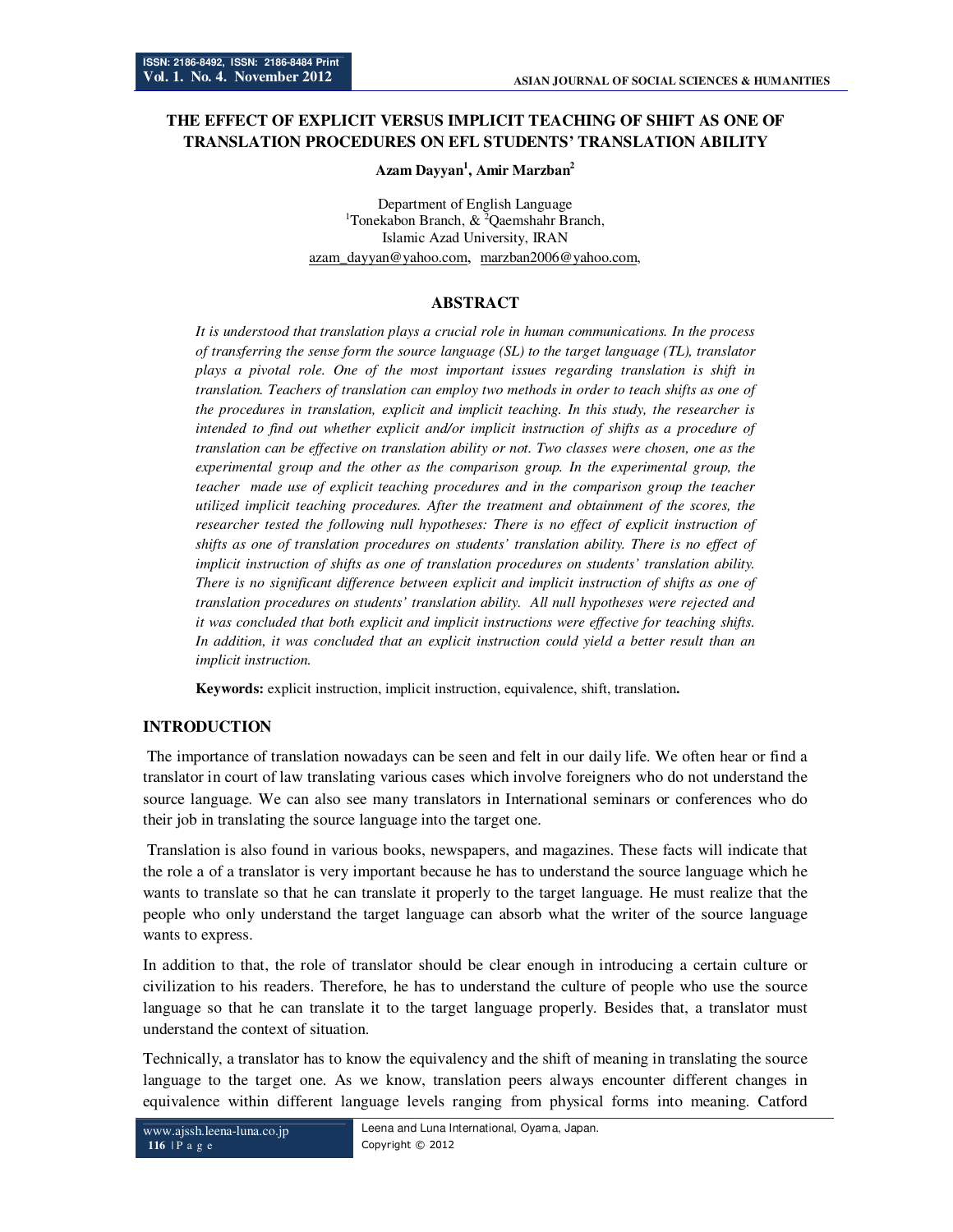(1988) defined translation as the replacement of textual material in the other language (TL). Bell (1991:20) defines the phenomenon as the "replacement of a representation of text in one language by a representation of equivalence as the relationship between a source text (ST) and a target text (TT) that has allowed the TT to be considered as a translation of the ST in the first place.

 In translation, translators do many things and get many things, too. The translators face many difficulties in finding the closest equivalence. Equivalence is the main factor in translation .Good translation is that there is not any distortion in meaning.

Two types of methods which teachers of translation can employ in order to cope with the problems and understand the effectiveness of each are explicit and implicit teaching.

Explicit teaching involves directing students" attention toward a specific learning objective in a highly structured environment. Topics are taught in a logical order directly by the teacher through demonstration, explanation and practice. Explicit teaching also involves modeling thinking patterns. This requires a teacher thinking out loud while working through a" problem" to help students understand how they would think about accomplishing a task .The attention of students is very important since explicit teaching is very teacher-centered .Explicit teaching is closely related to deductive teaching , which means that rules are given before any examples are seen.

 Implicit teaching involves teaching a certain topic in a suggestive or implicit manner; the objective is not plainly expressed. Implicit teaching is closely related to inductive teaching, which means that rules are inferred from examples presented first.

 There are many different ways to improve implicit teaching method into a classroom .The basic idea is that students are given examples of desired topic through any medium . Any kind of topic can be taught implicitly including: grammar, culture, etc. Students should be aware of what the learning objective is. Students are never taught the actual rules; they deduce their own form of rules based on the examples given (Brown, 2005).

Many trainers and trainees do not recognize the importance of translation teaching. In Riazi's words "those involved in the process of translation teaching and learning, namely trainers and trainees, should be informed of the importance of translation which is a major intellectual understanding and also of the vast world of communication in which competent teachers and interpreters are needed" (Riazi & Razmjoo, 2004).Through translation teaching, students would be able to deepen their understanding of two languages and two cultures , learn both the foreign language and their mother tongue thoroughly, and enhance their knowledge of structures. The purpose of translation is to give students not only practical bilingual ability, but also to encourage the attitudes that will allow them to do the best possible translation work after graduation.

 Larson (1984, p.22) says that translation is a complicated process. Barnwell (1983, p.15) says that a good translation should be accurate, clear, and natural so it does not sound foreign. The principle in translation is the sameness of meaning in the source language (SL) and the target language (TL).

 It is understood that translation plays a crucial role in human communications. In the process of transferring the sense form the source language (SL) to the target language (TL), translator plays a pivotal role. At times, they act like a bridge connecting two different cultures. By translation, new thoughts, philosophies, and points of views are entered into different languages.

#### **STATEMENT OF THE PROBLEM**

There are so many kinds of languages that exist in this world. We use language to transfer idea or information. For example, a person who understands English and uses it as his mother tongue may not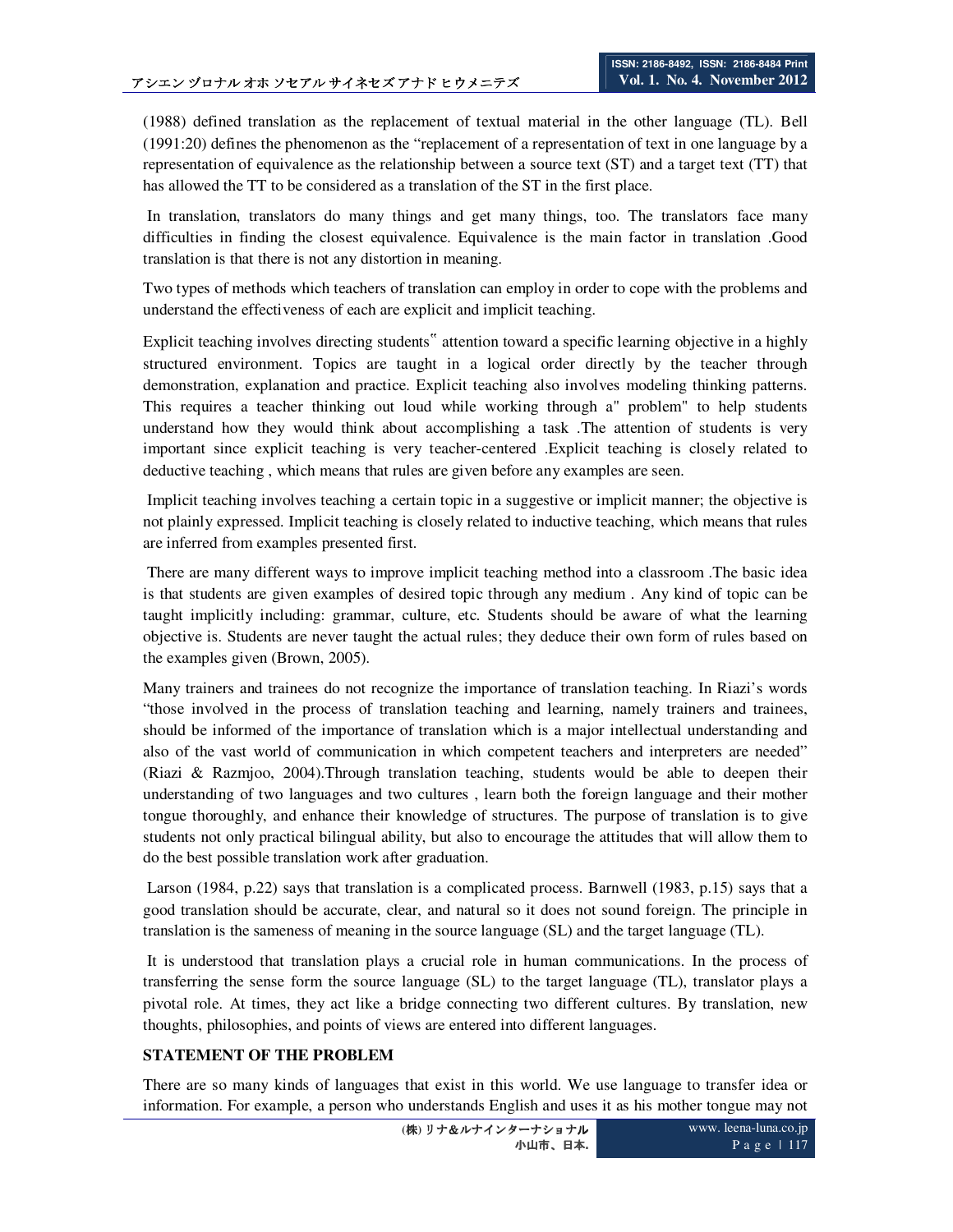understand *Persian language*, and would not understand the information in an article wrote in *Persian*.

One way to solve the problem above is by using translation. Every man who masters or understands two different languages can do translation, since he/she understands the meaning of one language (SL) and able to convey or transform its meaning into another language (TL). Practically, doing translation is not that simple. It is because every language has its own characteristics (Catford, 1965, p.27). Sometimes word or words that seem to have 'exact' meanings, has some component meanings which is different from other languages. But it does not mean that translating is impossible as Nida  $\&$  Taber (1974 , pp.4-12) state, "Anything that can be said in one language can be said in another, unless the form is an essential element of the message; the best translation does not sound like translation."

To get a good translation, there are so many factors that should be remembered by translators. Two of the most important factors are linguistic factors which cover words, phrases, clauses, and sentences; and non-linguistic factors which cover the cultural knowledge on both source and target language culture. Other difficulties in translation are related to idiomatic expressions because each of the languages expresses its own culture where it is used. The difficulties are not only the vocabularies but also the world structure. The other difficulty is in the process of transferring the meaning from source language into the target one. (Nababan, 2003)

Regarding translation, Jacobson (1959, p.223) pointed that: "translation involves two equivalent messages in two different codes. Equivalence is the cardinal problem of language and the pivotal concern of linguistics."

According to Miremadi (1991) in rendering texts, the translators are always surrounded by a number of problems which are to be tackled consciously and accurately. The first problem is how to get access to adequate comprehending of the original text with all its complexities. The second problem is the existence of lexical, syntactic, semantic, pragmatic, and the world perspective imbalance between languages. Because of the differences between languages there is no completely exact translation between any two languages.

The other problem in translation is lexical problem .Words and entities which refer to objects or concepts. There is no an identical object in the two cultures. Thus in translating texts , all differences have to be taken into consideration and must be considered as an important factor.

Another factor that may cause a problem in translation is syntactic problem. Nida (1975, p.26) argues that "in no two languages one can find exactly identical systems of structural organization based on which symbols can be related to meaning on the one-to-one correspondence basis. "All languages show signs of noun phrase ,events, propositional phrase, but they show differences in their formal distribution (Miremadi, 1991)".According to Nida (1975)word classes , grammatical relations, word order, style and pragmatic feature are different from language to language.

## **REVIEW OF RELATED LITERATURE**

Basically, translation is not just changing words from one to another language. It needs a special skill so that the result of the translation becomes natural and easy to understand. In Newmark's Book (1981, p.40) entitled "Approaches to translation", he states that translation is how to replace a written message and statement in another language. It means, to have a good quality translation, a translation must convey the message that the writer of the source Language(SL) wants. It is not necessary to maintain the form of the text, as long as the message of the source language can be delivered appropriately to the target language, it can be called a good translation. Catford (1965) defines, 'Translation' as an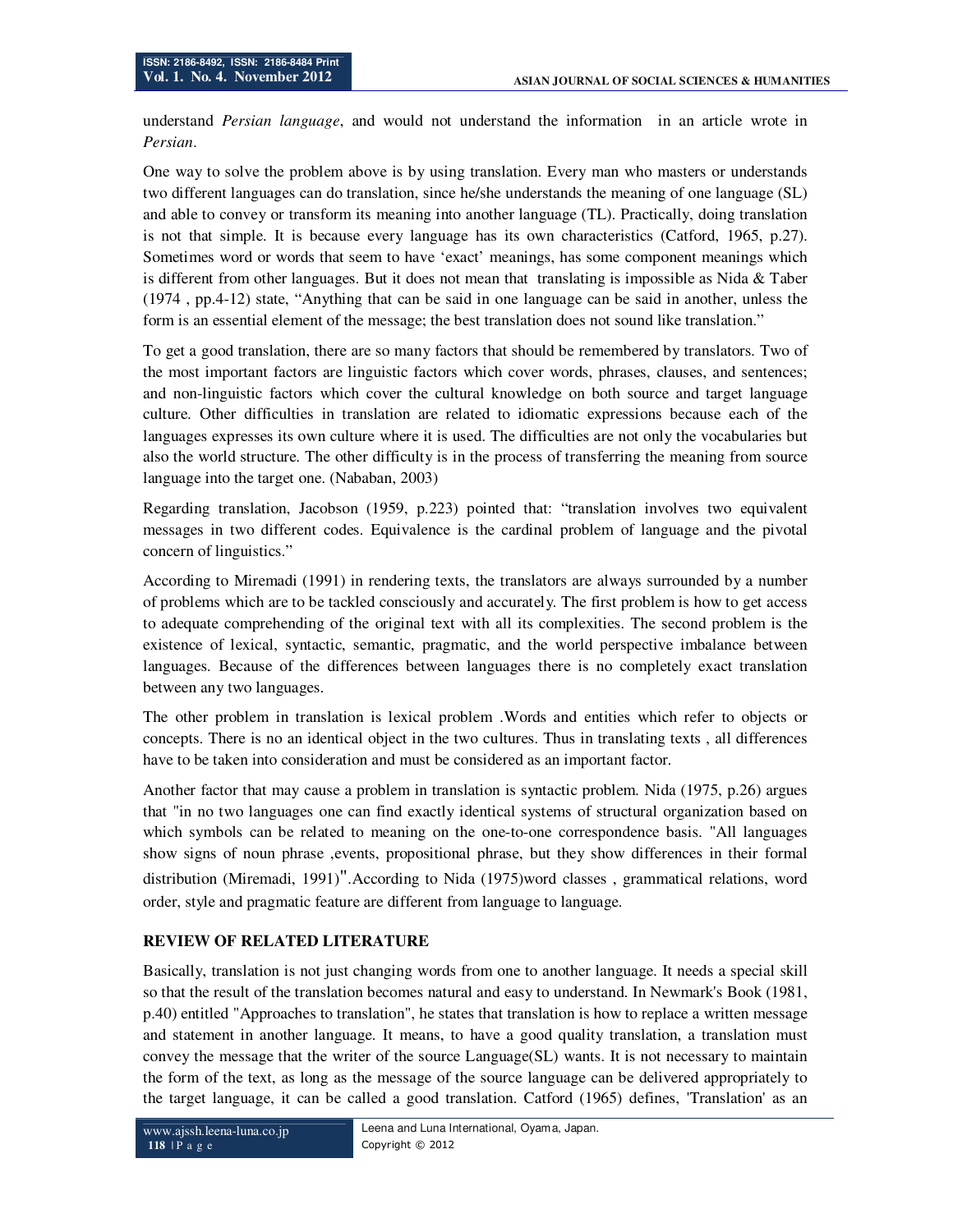operation performed on languages, which is a process of substituting a text in one language, for a text in another. According to him, translation is a process through which the whole components of the text or a part of it are processed (p.21).

Since translation is a complicated process and its theory, as Newmark (1981) states, is an interdisciplinary field, the main problem in the theory and practice of translation should clarify the question of equivalence. In fact, translation cannot be fruitfully discussed without the support of a theory about what translation is, about the nature of translation equivalence, or about the difference between translation equivalence and formal correspondence. Catford (1965) states that translation deals with language in that the analysis and description of translation processes must make considerable use of categories set up for the description of languages. Thus, translation must draw upon a theory of language or a general linguistic theory. Obviously, any translator should follow a specific theory; otherwise, his work would not be fruitful. Theoretical studies, however, as Komissarov (1985) mentions, may provide the translator with three kinds of instruction as follows:

Firstly, a rule can be formulated outlining some general principle that the translator should strive to follow in his work. Such principles are guidelines to help him whenever he is in doubt as to some choice to be made in the process of translating. Secondly, translation theory can offer the translator the description of some specific methods of translation among which he may choose while trying to solve some specific problem, and thirdly, translation theory can describe the conditions which favor or preclude the use of a particular method (p. 208). By focusing due attention on the impact of the receptors of any translation, one is inevitably led to a somewhat different definition of translation that has been customarily employed. This, as Nida (1975) states, means that one may define translation as a reproduction of the receptor's language the closest natural equivalent of the message of the source language, first in terms of meaning and second in terms of style.

In terms of grammatical patterns, languages differ not only in specific terms for objects and actions; they differ even more in the kind of linguistic and social contexts in which these terms are used. That is why individual words and their meanings are embedded in a unique semantic field or world-view, reflected by the language. They also form part of unique constructions and contexts occurring in that language. So translator's restrictions are of two kinds in that one of them is peculiar to translation, the other is applicable to an all kinds of writing. On the one hand, the translator is expected to be devoted to the original work, trying to transfer as much of the intended meaning as is possible; on the other, his power of choice-making is limited by restrictive rules of language. Although the number of words and rules in a language are finite, the words may, within the limitation imposed by the rules, be combined in an infinite number of ways.

Newmark (1988) believes that Catford has also applied Halliday's systematic grammar to translation theory and has fruitfully categorized translation shifts between levels, structures, word-classes, units (rank-shifts) and systems (p.9). As a definition of translation, it can be defined as follows: The replacement of textual material in one language (SL) by equivalent textual material in another language (TL). Starting from the idea that translation implies replacing textual material in SL with equivalent textual material in TL; one can define the degrees of extent of each translation. Then, Catford introduces his theory in the form of full and partial translation and at the same time total and restricted translation. Thus in full translation we have "the entire text which is submitted to the translation process"; whereas in a partial translation, some parts of the SL text are left untranslated. Concerning the levels of translation which is total translation in that translation, from all levels of the SL text are replaced by TL material, in other words, replacement of SL grammar and lexis by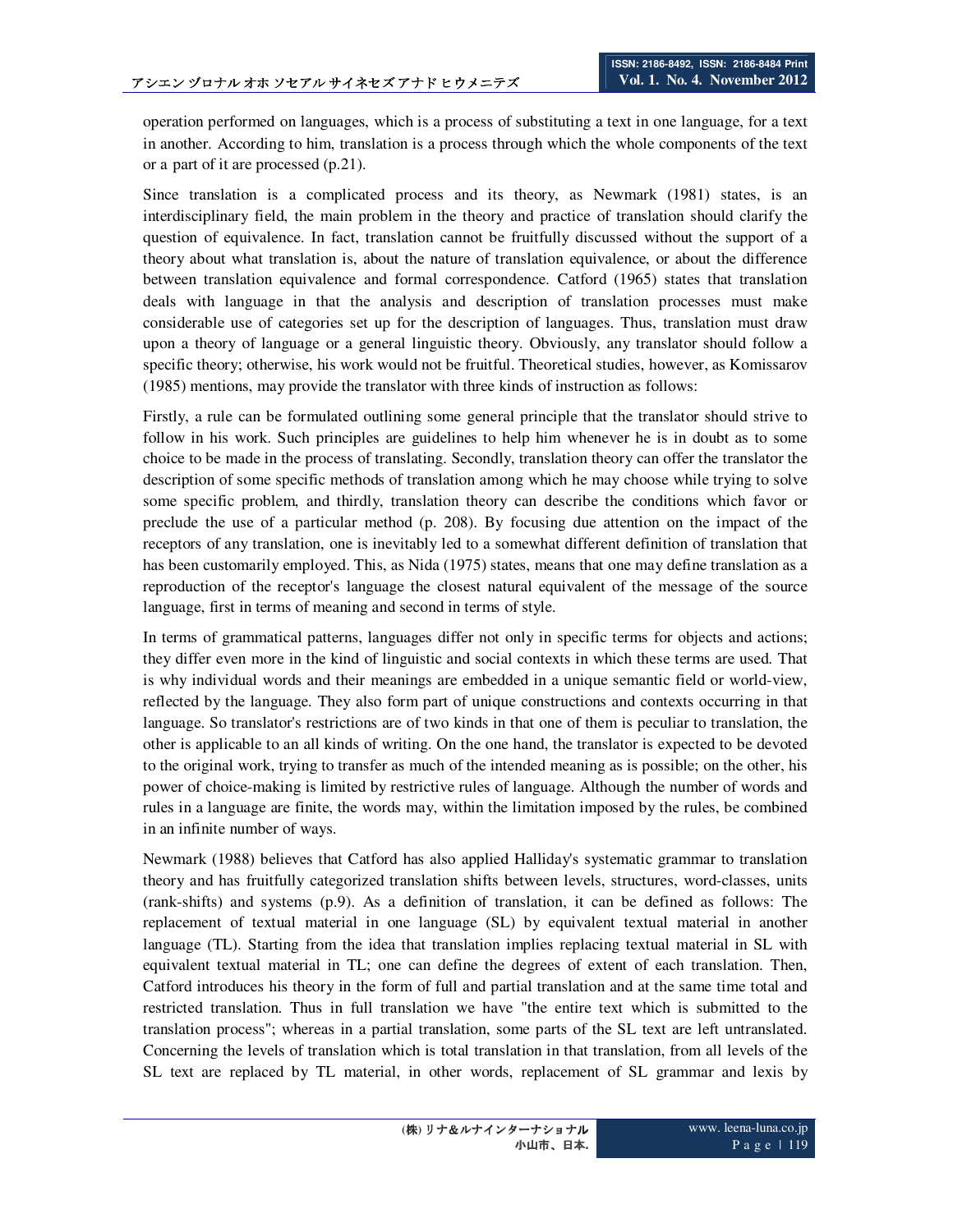equivalent TL grammar and lexis. In order to consolidate his position, Catford assumes that a theory of translation should define what the conditions and processes of translation must be (p.21).

#### **RESEARCH METHDOLOGY**

The subjects of the present study were 60 senior students at Islamic Azad University of Qaemshahr, IRAN. To be sure that all subjects are homogeneous regarding language proficiency, the researcher administered a Full-course Placement Test (2006) developed by Pearson Education. The test was piloted with 30 similar learners to determine item characteristics, i.e., item facility, item discrimination, and choice distribution. Furthermore, to estimate the validity of this test, the researcher compared the subjects' performance in full-course placement test with their performance in TOEFL. The concurrent validity was 0.88.The reliability of the test was calculated through KR-21 method which turned out to be 0.77 From among the subjects who participated in the test, 60 students whose scores were close to the mean score (one SD above or below the mean) were selected and divided into two groups of 30 students to ensure the homogeneity of the subjects. They have similar socio-cultural and educational background and they have never been to any English speaking country before. Their ages range from 22 to 26. The 60 students that were randomly assigned to two groups of 30 were tested on different translation test forms to show the different degree of effectiveness of shifts instruction on their translation ability. It is worth noting that both groups were taught by the same teacher.

The given tests were productive in nature, and were held in the same instructional and environmental condition. The tests were consisted of six paragraphs and seventeen sentences to be translated by the students. The subjects were supposed to translate the paragraphs and the sentences and determine the kinds of shifts in their translations. The subjects had to answer them in a specified period of time, subjects weren't allowed to use dictionary.

To construct this test, the researcher prepared a table of specifications of the course book in order to contribute to the content validity. Moreover, the test was piloted with 30 similar learners and was reviewed and rewritten.

It should be mentioned that the ratings of the pre-test and post-test were carried out by two raters. The correlation coefficient was calculated to determine inter-rater reliability  $(r=0.89)$  for the ratings of the tests . To increase inter rater reliability, the researcher predetermined the correct translation and specified all kinds of shifts in the given test.

The researcher will do her work by studying two groups of university students with the same instructor, different classes and two different ways of instruction. One way is explicit and the other is implicit instruction of shifts as one of translation procedures.

 The researcher divided these 60 students into two groups of 30 students. The subjects were selected randomly. One group as experimental group that received explicit instruction on shifts as one of the translation procedure, while the second group as comparison group received implicit instruction on shifts. Before the commencement of the instruction, the Pre-Test was administered for both groups. Then the teacher began the period of training. It lasted ten weeks, one session per week lasting about two hours. The teacher used two textbooks for teaching shifts including Principles and Methodology of translation written by Hossein Mollanazar (1376) and Translation ( An advanced resource book) written by Basil Hatim & Jeremy Munday (2004),at the end of the treatment, the posttest was administrated for both groups.

The results of the Pre-Test and Post-Test scores were designed to answer the research questions. To be sure that at the beginning of the treatment the subjects had the same knowledge regarding shifts and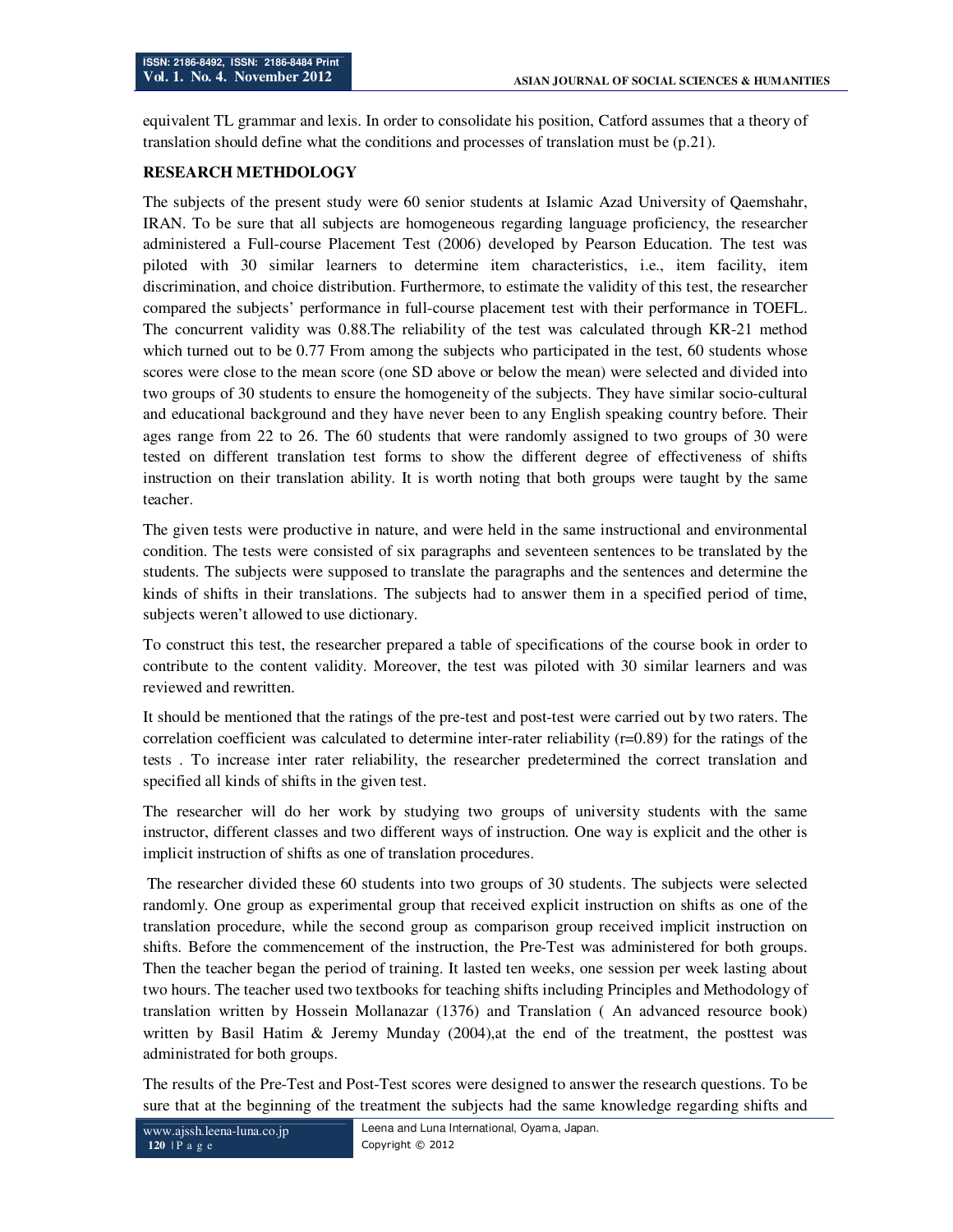translation, the researcher compared the means of experimental and comparison group in the pre-test. To see whether the explicit instruction was beneficial, the researcher compared the mean of the pretest with the mean of the post-test of the experimental group. To see whether the implicit instruction was beneficial, the researcher compared the mean score of the pre- test with the same mean score of the post-test of the comparison group. To see the superiority of explicit or implicit instruction, the researcher compared the mean scores of the post-test of experiment group with that of the comparison group. To see whether the differences between the means of the two groups were significant or not, the researcher ran T-tests.

The subjects' scores in full course placement test range from 74 to 80. All subjects are at the same level. (upper intermediate). They are homogeneous regarding language background. As it was mentioned the rating of the pre-test and post-test were carried out by two raters. The correlation coefficient was calculated to determine inter-rater reliability for the rating of the tests. The correlation coefficient for pre-test was 0.89 and for post-test 0.98. It shows that they are highly correlated and reliable.

## **SUMMARY**

The objective of the present study was to examine the effectiveness of explicit and implicit instructions for teaching shifts as one of procedures of translation. In this study, the researcher was intended to know to whether explicit and/or implicit instruction of shifts as a procedure of translation can be effective on translation ability or not.

According to the study , all null hypotheses were rejected and it was concluded that both explicit and implicit instruction were effective for teaching shifts. In addition, it was concluded that an explicit instruction could yield a better result than an implicit instruction. The present study, in general, supports the results of most studies in which the explicit instruction was more effective than the implicit instruction. As to the comparison of the two instructions, the explicit instruction is better than the implicit instruction for teaching shifts. The implicit instruction is an effective method for instruction of shifts, but it is not as good as the explicit one. The result of this research is in line with other researches like Wildner-Bassett (1984), House (1996), Tateyama *et al.,* (1997) .

## **REFERENCES**

- Barnwell, K.G.L. (1984). *Introduction to Semantics and Translation* England: Summer Institute Of linguistics.
- Bell, R.T. (1991). *Translation and translating: theory and practice*. London.
- Brown , D.H. (2005). *Principle of Language Learning and Teaching of second language acquisition*  (pp.256-310). Blackwell Publishing.
- Catford, J.C. (1965). *A Linguistic Theory of Translation*. Oxford: Oxford University Press.
- Hatim, B. and Munday, J. (2004). *Translation: An advanced resource book.* New York: Routledge.
- House, J. (1996). Developing pragmatic fluency in English as a foreign language routines and metapragmatic awareness. Studies in Second Language Acquisition. 18: 225-252.
- Jakobson, R. (1958). *On linguistic aspect of ranslation*. In on Translation, R.B. Bower, ed. Harward 86Jakobson, R. (1959) 'On Linguistic Aspects of Translation.' In R. A. Brower (ed.) University Press, Cambridge.*On Translation* Cambridge, Mass: Harvard University Press, 1959, pp. 232-9.